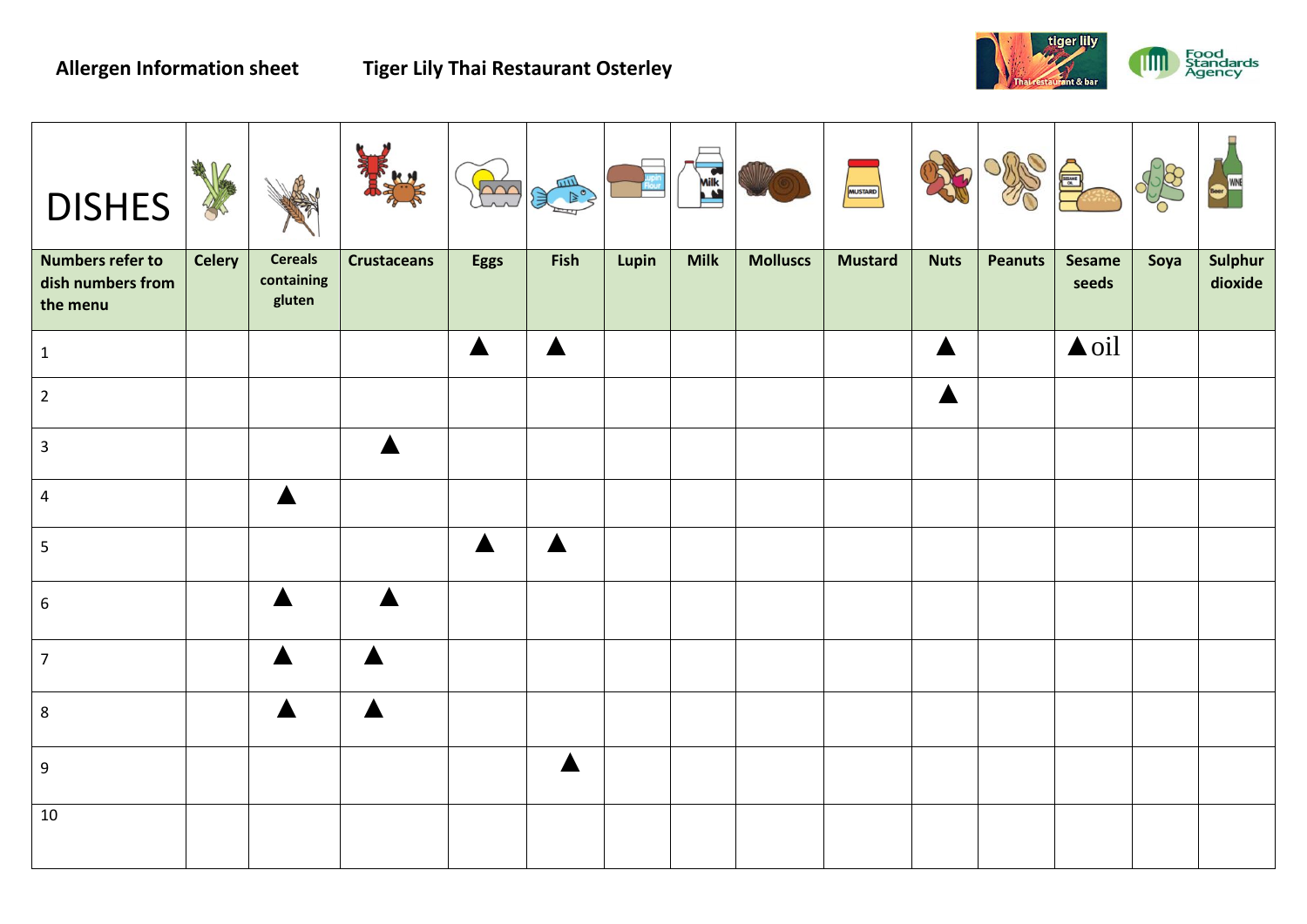

| <b>DISHES</b> | 帶             |                                        |                    | Fri         | $\begin{picture}(120,115) \put(0,0){\line(1,0){15}} \put(15,0){\line(1,0){15}} \put(15,0){\line(1,0){15}} \put(15,0){\line(1,0){15}} \put(15,0){\line(1,0){15}} \put(15,0){\line(1,0){15}} \put(15,0){\line(1,0){15}} \put(15,0){\line(1,0){15}} \put(15,0){\line(1,0){15}} \put(15,0){\line(1,0){15}} \put(15,0){\line(1,0){15}} \put(15,0){\line$ |       | <b>Mik</b>  |                 | <b>MUSTARD</b> |             |                  | ⊜               |      |                    |
|---------------|---------------|----------------------------------------|--------------------|-------------|-----------------------------------------------------------------------------------------------------------------------------------------------------------------------------------------------------------------------------------------------------------------------------------------------------------------------------------------------------|-------|-------------|-----------------|----------------|-------------|------------------|-----------------|------|--------------------|
|               | <b>Celery</b> | <b>Cereals</b><br>containing<br>gluten | <b>Crustaceans</b> | <b>Eggs</b> | Fish                                                                                                                                                                                                                                                                                                                                                | Lupin | <b>Milk</b> | <b>Molluscs</b> | <b>Mustard</b> | <b>Nuts</b> | <b>Peanuts</b>   | Sesame<br>seeds | Soya | Sulphur<br>dioxide |
| $11\,$        |               |                                        |                    |             | $\blacktriangle$                                                                                                                                                                                                                                                                                                                                    |       |             |                 |                |             |                  |                 |      |                    |
| 12            |               |                                        |                    |             | $\blacktriangle$                                                                                                                                                                                                                                                                                                                                    |       |             |                 |                |             | $\blacktriangle$ |                 |      |                    |
| 13            |               |                                        |                    |             | $\blacktriangle$                                                                                                                                                                                                                                                                                                                                    |       |             |                 |                |             |                  |                 |      |                    |
| $14\,$        |               |                                        | $\blacktriangle$   |             | $\blacktriangle$                                                                                                                                                                                                                                                                                                                                    |       |             |                 |                |             | $\blacktriangle$ |                 |      |                    |
| 15            |               | $\blacktriangle$                       |                    |             |                                                                                                                                                                                                                                                                                                                                                     |       |             |                 |                |             |                  | $\triangle$ oil |      |                    |
| 16            |               | $\blacktriangle$                       | $\blacktriangle$   |             |                                                                                                                                                                                                                                                                                                                                                     |       |             |                 |                |             |                  | $\triangle$ oil |      |                    |
| $17\,$        |               | $\blacktriangle$                       |                    |             | $\blacktriangle$                                                                                                                                                                                                                                                                                                                                    |       |             |                 |                |             |                  | $\triangle$ oil |      |                    |
| 18            |               | $\blacktriangle$                       | $\blacktriangle$   |             |                                                                                                                                                                                                                                                                                                                                                     |       |             |                 |                |             |                  | $\Delta$ oil    |      |                    |
| 19            |               |                                        |                    |             |                                                                                                                                                                                                                                                                                                                                                     |       |             |                 |                |             |                  |                 |      |                    |
| $20\,$        |               |                                        |                    |             |                                                                                                                                                                                                                                                                                                                                                     |       |             |                 |                |             |                  |                 |      |                    |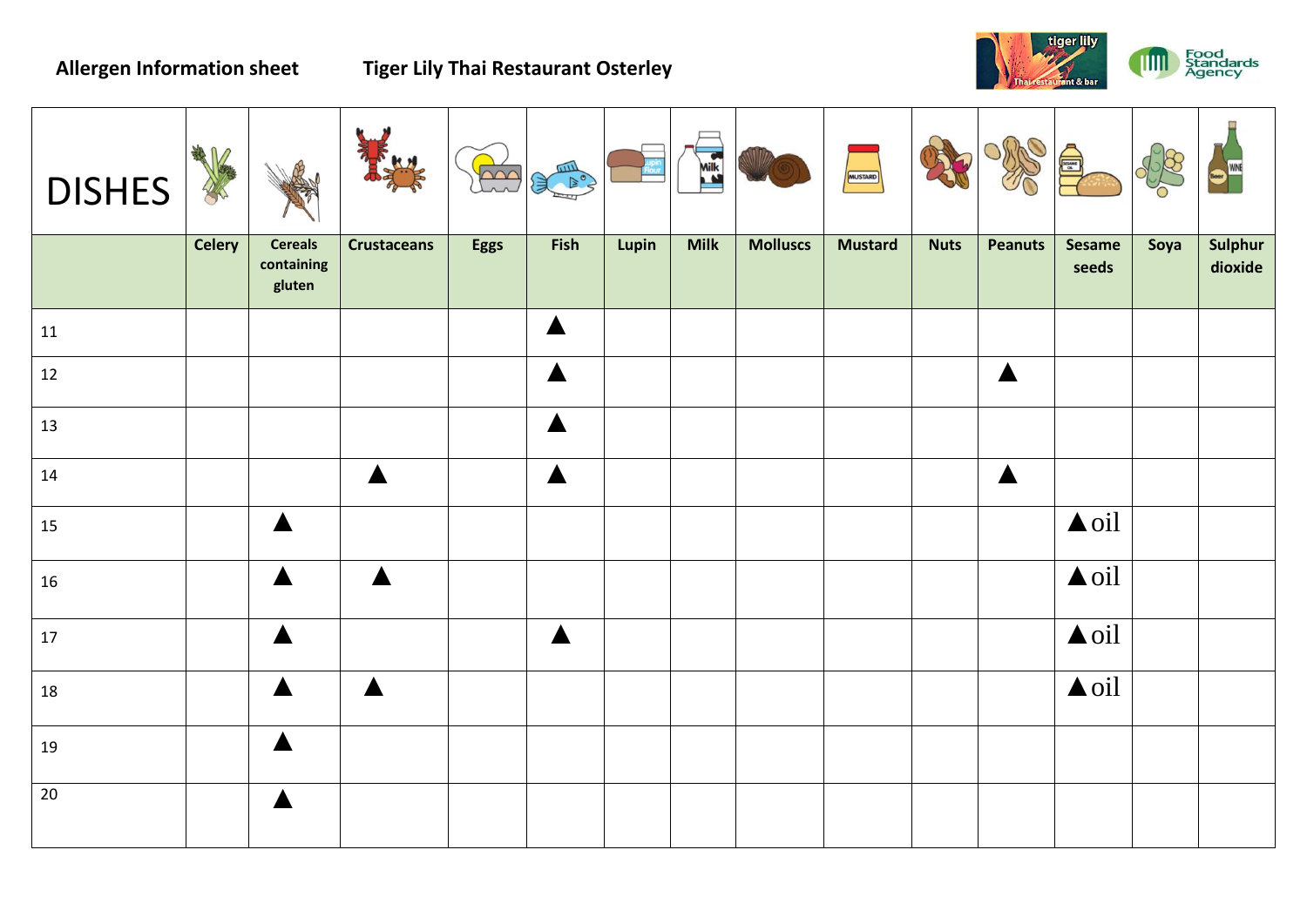

| <b>DISHES</b> | 等             |                                        |                    | $\overline{N}$ | $\begin{picture}(120,115) \put(0,0){\line(1,0){155}} \put(15,0){\line(1,0){155}} \put(15,0){\line(1,0){155}} \put(15,0){\line(1,0){155}} \put(15,0){\line(1,0){155}} \put(15,0){\line(1,0){155}} \put(15,0){\line(1,0){155}} \put(15,0){\line(1,0){155}} \put(15,0){\line(1,0){155}} \put(15,0){\line(1,0){155}} \put(15,0){\line(1,0){155$ |       | <b>Mik</b>  |                 | <b>MUSTARD</b> |             |                | $\begin{matrix} \begin{matrix} \begin{matrix} \alpha \end{matrix} \end{matrix} \end{matrix}$ |      |                    |
|---------------|---------------|----------------------------------------|--------------------|----------------|---------------------------------------------------------------------------------------------------------------------------------------------------------------------------------------------------------------------------------------------------------------------------------------------------------------------------------------------|-------|-------------|-----------------|----------------|-------------|----------------|----------------------------------------------------------------------------------------------|------|--------------------|
|               | <b>Celery</b> | <b>Cereals</b><br>containing<br>gluten | <b>Crustaceans</b> | <b>Eggs</b>    | <b>Fish</b>                                                                                                                                                                                                                                                                                                                                 | Lupin | <b>Milk</b> | <b>Molluscs</b> | <b>Mustard</b> | <b>Nuts</b> | <b>Peanuts</b> | Sesame<br>seeds                                                                              | Soya | Sulphur<br>dioxide |
| 21            |               | ◢                                      |                    |                |                                                                                                                                                                                                                                                                                                                                             |       |             |                 |                |             |                |                                                                                              |      |                    |
| 22            |               |                                        |                    |                |                                                                                                                                                                                                                                                                                                                                             |       |             |                 |                |             |                |                                                                                              |      |                    |
| 23            |               |                                        |                    |                |                                                                                                                                                                                                                                                                                                                                             |       |             |                 |                |             |                |                                                                                              |      |                    |
| 24            |               |                                        |                    |                |                                                                                                                                                                                                                                                                                                                                             |       |             |                 |                |             |                | $\triangle$ oil                                                                              |      |                    |
| 25            |               |                                        |                    |                |                                                                                                                                                                                                                                                                                                                                             |       |             |                 |                |             |                |                                                                                              |      |                    |
| 26            |               |                                        |                    |                |                                                                                                                                                                                                                                                                                                                                             |       |             |                 |                |             |                |                                                                                              |      |                    |
| 27            |               |                                        |                    |                |                                                                                                                                                                                                                                                                                                                                             |       |             |                 |                |             |                |                                                                                              |      |                    |
| 28            |               |                                        |                    |                |                                                                                                                                                                                                                                                                                                                                             |       |             |                 |                |             |                |                                                                                              |      |                    |
| 29            |               |                                        |                    |                |                                                                                                                                                                                                                                                                                                                                             |       |             |                 |                |             |                |                                                                                              |      |                    |
| $30\,$        |               |                                        |                    |                |                                                                                                                                                                                                                                                                                                                                             |       |             |                 |                |             |                |                                                                                              |      |                    |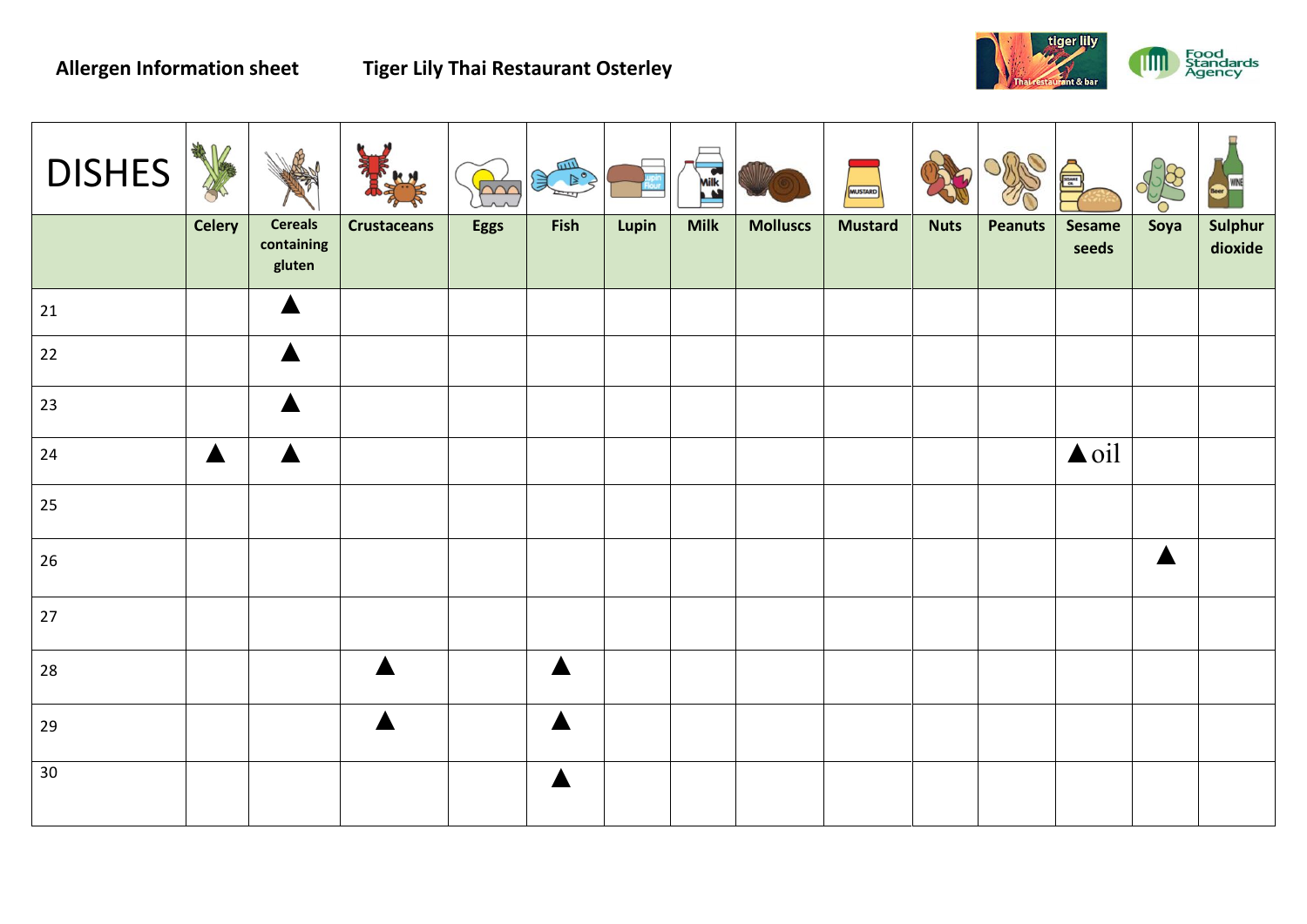

| <b>DISHES</b> | 楼<br>$\mathbb{M}$ |                                        |                    | $\sqrt{200}$ | ES ES            |       | <b>Nik</b>  |                 | MUSTARD        |             |                  | ⊜                      |      |                    |
|---------------|-------------------|----------------------------------------|--------------------|--------------|------------------|-------|-------------|-----------------|----------------|-------------|------------------|------------------------|------|--------------------|
|               | <b>Celery</b>     | <b>Cereals</b><br>containing<br>gluten | <b>Crustaceans</b> | <b>Eggs</b>  | Fish             | Lupin | <b>Milk</b> | <b>Molluscs</b> | <b>Mustard</b> | <b>Nuts</b> | <b>Peanuts</b>   | <b>Sesame</b><br>seeds | Soya | Sulphur<br>dioxide |
| 31            |                   |                                        |                    |              | $\blacktriangle$ |       |             |                 |                |             |                  |                        |      |                    |
| 32            |                   |                                        |                    |              |                  |       |             |                 |                |             |                  | $\triangle$ oil        |      |                    |
| 33            |                   |                                        |                    |              |                  |       |             |                 |                |             |                  | $\triangle$ oil        |      |                    |
| 34            |                   |                                        |                    |              | ▲                |       |             |                 |                |             |                  |                        |      |                    |
| 35            |                   |                                        |                    |              |                  |       |             |                 |                |             |                  |                        |      |                    |
| 36            |                   |                                        |                    |              |                  |       |             |                 |                |             | $\blacktriangle$ |                        |      |                    |
| 37            |                   |                                        |                    |              |                  |       |             |                 |                |             |                  |                        |      |                    |
| $38\,$        |                   | $\blacktriangle$                       |                    |              |                  |       |             |                 |                |             |                  | $\triangle$ oil        |      |                    |
| 39            |                   |                                        |                    |              |                  |       |             |                 |                |             |                  |                        |      |                    |
| 40            |                   |                                        |                    |              |                  |       |             |                 |                |             |                  |                        |      |                    |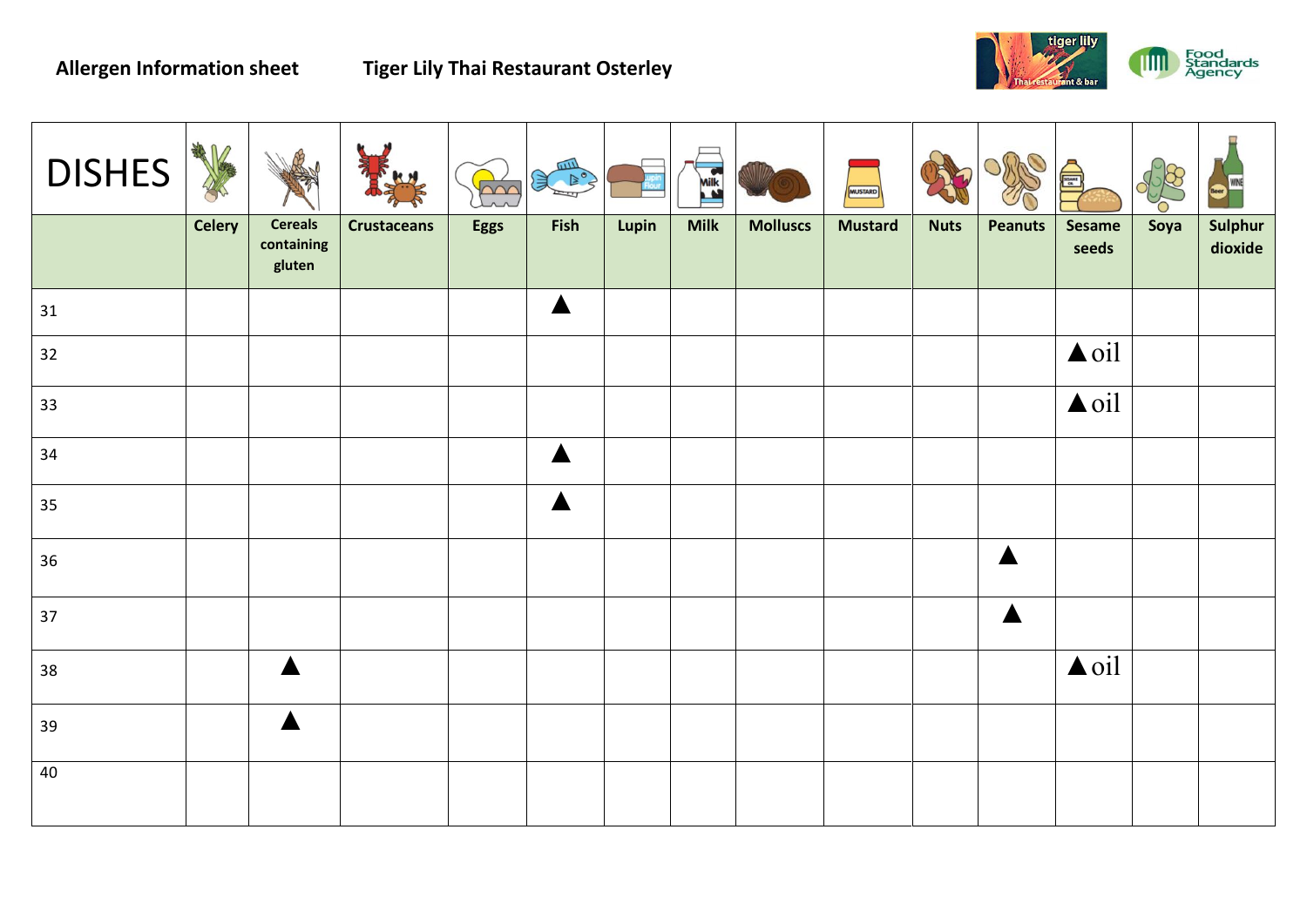

| <b>DISHES</b> | 零<br>$\mathcal{M}$ |                                        |                    | $\sqrt{200}$ | E LA             |       | <b>Milk</b> |                 | <b>MUSTARD</b> |             |                  | $\begin{matrix} \begin{matrix} \begin{matrix} \alpha \end{matrix} \end{matrix} \end{matrix}$ |      |                    |
|---------------|--------------------|----------------------------------------|--------------------|--------------|------------------|-------|-------------|-----------------|----------------|-------------|------------------|----------------------------------------------------------------------------------------------|------|--------------------|
|               | <b>Celery</b>      | <b>Cereals</b><br>containing<br>gluten | <b>Crustaceans</b> | Eggs         | <b>Fish</b>      | Lupin | <b>Milk</b> | <b>Molluscs</b> | <b>Mustard</b> | <b>Nuts</b> | <b>Peanuts</b>   | <b>Sesame</b><br>seeds                                                                       | Soya | Sulphur<br>dioxide |
| 41            |                    |                                        |                    |              |                  |       |             |                 |                |             |                  |                                                                                              |      |                    |
| 42            |                    |                                        |                    |              |                  |       |             |                 |                |             | $\blacktriangle$ |                                                                                              |      |                    |
| 43            |                    |                                        |                    |              |                  |       |             |                 |                |             |                  |                                                                                              |      |                    |
| 44            |                    |                                        |                    |              | $\blacktriangle$ |       |             |                 |                |             |                  |                                                                                              |      |                    |
| 45            |                    |                                        |                    |              |                  |       |             |                 |                |             |                  |                                                                                              |      |                    |
| 46            |                    | $\blacktriangle$                       |                    |              | $\blacktriangle$ |       |             |                 |                |             |                  |                                                                                              |      |                    |
| $47\,$        |                    |                                        |                    |              |                  |       |             |                 |                |             |                  |                                                                                              |      |                    |
| 48            |                    |                                        |                    |              |                  |       |             |                 |                |             |                  |                                                                                              |      |                    |
| 49            |                    |                                        |                    |              |                  |       |             |                 |                |             |                  |                                                                                              |      |                    |
| 50            |                    |                                        |                    |              |                  |       |             |                 |                |             |                  |                                                                                              |      |                    |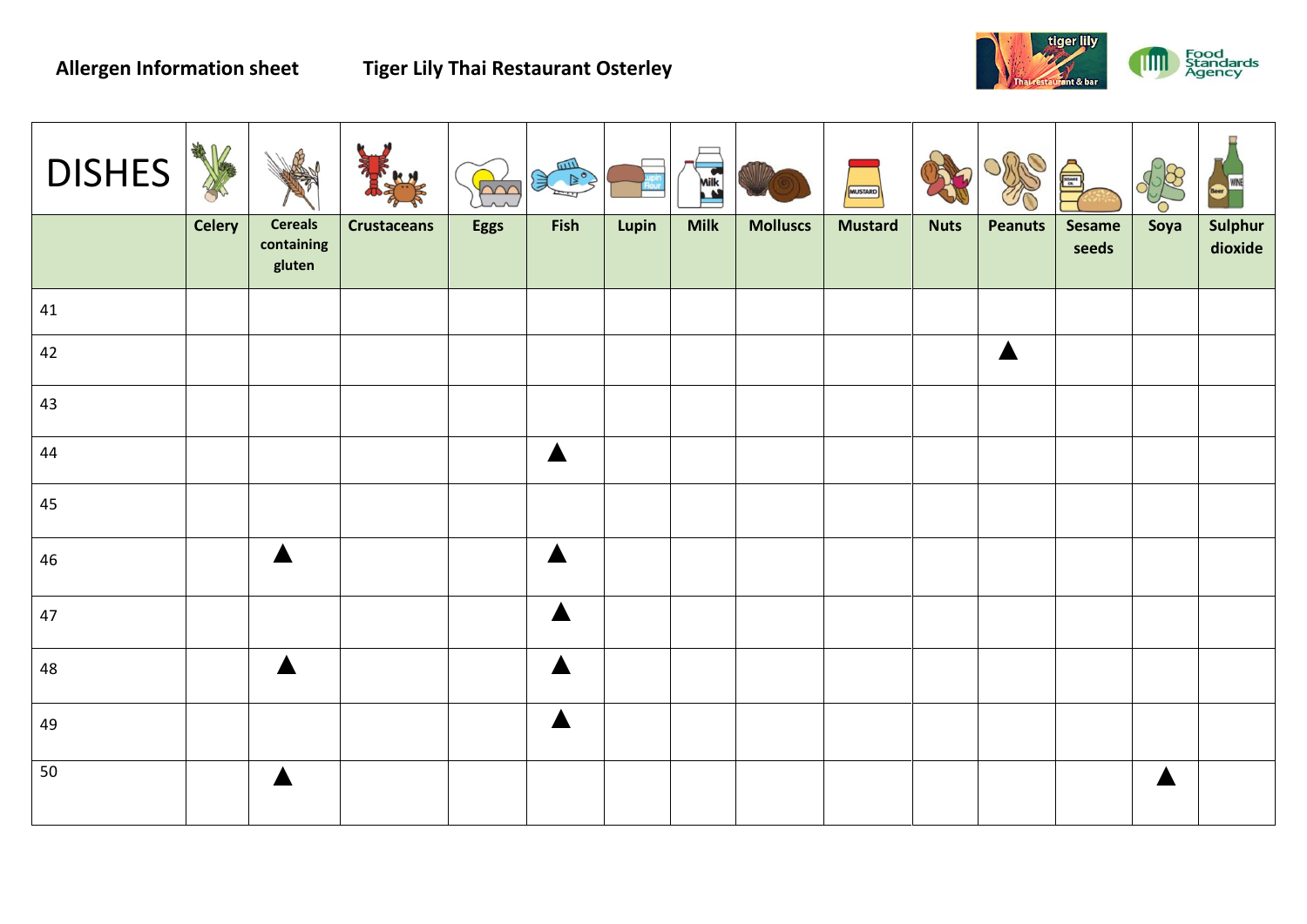

| <b>DISHES</b> | 著             |                                        |                    | $\mathbb{R}^2$ | Sean of the Sea  |       | <b>Milk</b>      |                  | MUSTARD        |             |                | $\equiv$        |                  |                    |
|---------------|---------------|----------------------------------------|--------------------|----------------|------------------|-------|------------------|------------------|----------------|-------------|----------------|-----------------|------------------|--------------------|
|               | <b>Celery</b> | <b>Cereals</b><br>containing<br>gluten | <b>Crustaceans</b> | <b>Eggs</b>    | Fish             | Lupin | <b>Milk</b>      | <b>Molluscs</b>  | <b>Mustard</b> | <b>Nuts</b> | <b>Peanuts</b> | Sesame<br>seeds | Soya             | Sulphur<br>dioxide |
| 51            |               |                                        |                    |                |                  |       |                  |                  |                |             |                |                 |                  |                    |
| 52            |               | $\blacktriangle$                       |                    |                |                  |       | $\blacktriangle$ |                  |                |             |                |                 | $\blacktriangle$ |                    |
| 53            |               |                                        |                    |                | $\blacktriangle$ |       |                  |                  |                |             |                |                 | $\blacktriangle$ |                    |
| 54            |               | $\blacktriangle$                       | $\blacktriangle$   |                |                  |       |                  |                  |                |             |                |                 | $\blacktriangle$ |                    |
| 55            |               |                                        |                    |                |                  |       |                  |                  |                |             |                |                 |                  |                    |
| 56            |               |                                        |                    |                |                  |       |                  |                  |                |             |                |                 |                  |                    |
| 57            |               |                                        |                    |                |                  |       |                  | $\blacktriangle$ |                |             |                |                 | $\blacktriangle$ |                    |
| 58            |               |                                        |                    |                |                  |       |                  |                  |                |             |                |                 | $\blacktriangle$ |                    |
| 59            |               |                                        |                    |                |                  |       |                  |                  |                |             |                |                 | $\blacktriangle$ |                    |
| 60            |               |                                        |                    |                |                  |       |                  |                  |                |             |                |                 |                  |                    |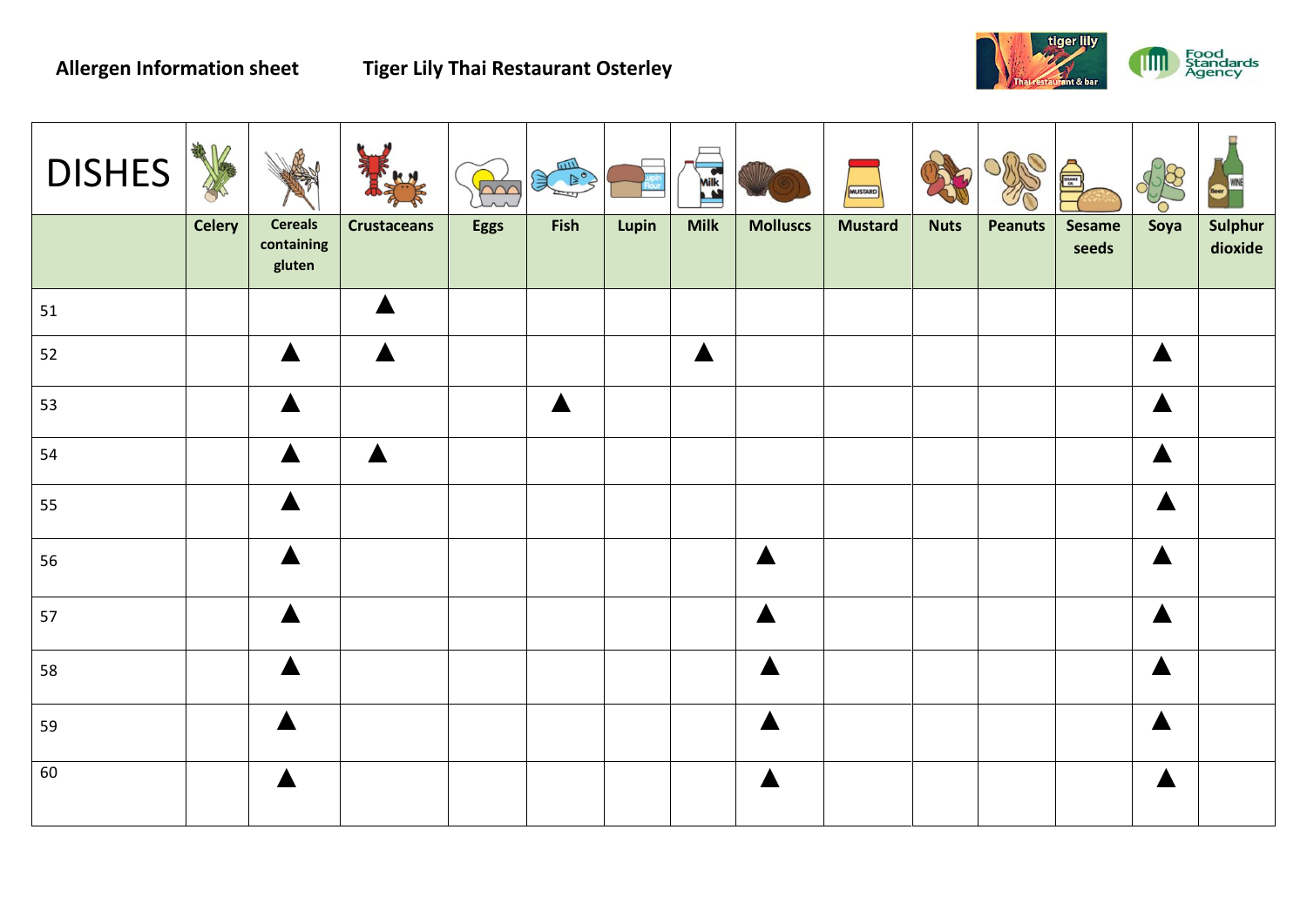

| <b>DISHES</b> | 零<br>$\mathbb{D}$ |                                        |                    | $\overline{\sim}$ | AMA  |       | <b>Milk</b> |                  | MUSTARD        |             |                | <b>Project</b>         |                  |                    |
|---------------|-------------------|----------------------------------------|--------------------|-------------------|------|-------|-------------|------------------|----------------|-------------|----------------|------------------------|------------------|--------------------|
|               | <b>Celery</b>     | <b>Cereals</b><br>containing<br>gluten | <b>Crustaceans</b> | Eggs              | Fish | Lupin | <b>Milk</b> | <b>Molluscs</b>  | <b>Mustard</b> | <b>Nuts</b> | <b>Peanuts</b> | <b>Sesame</b><br>seeds | Soya             | Sulphur<br>dioxide |
| 61            |                   | $\blacktriangle$                       |                    |                   |      |       |             | $\blacktriangle$ |                |             |                |                        | $\blacktriangle$ |                    |
| 62            |                   |                                        |                    |                   |      |       |             |                  |                |             |                |                        | $\blacktriangle$ |                    |
| 63            |                   |                                        |                    |                   |      |       |             |                  |                |             |                |                        | $\blacktriangle$ |                    |
| 64            |                   |                                        |                    |                   |      |       |             | $\blacktriangle$ |                |             |                |                        | $\blacktriangle$ |                    |
| 65            |                   | $\blacktriangle$                       |                    |                   |      |       |             | $\blacktriangle$ |                |             |                |                        | $\blacktriangle$ |                    |
| 66            |                   | $\blacktriangle$                       |                    |                   |      |       |             |                  |                |             |                |                        |                  |                    |
| 67            |                   |                                        |                    |                   |      |       |             |                  |                |             |                |                        | $\blacktriangle$ |                    |
| 68            |                   |                                        |                    |                   |      |       |             |                  |                |             |                |                        | $\blacktriangle$ |                    |
| 69            |                   |                                        |                    |                   |      |       |             |                  |                |             |                |                        |                  |                    |
| 70            |                   | $\blacktriangle$                       |                    |                   |      |       |             | $\blacktriangle$ |                |             |                |                        | $\blacktriangle$ |                    |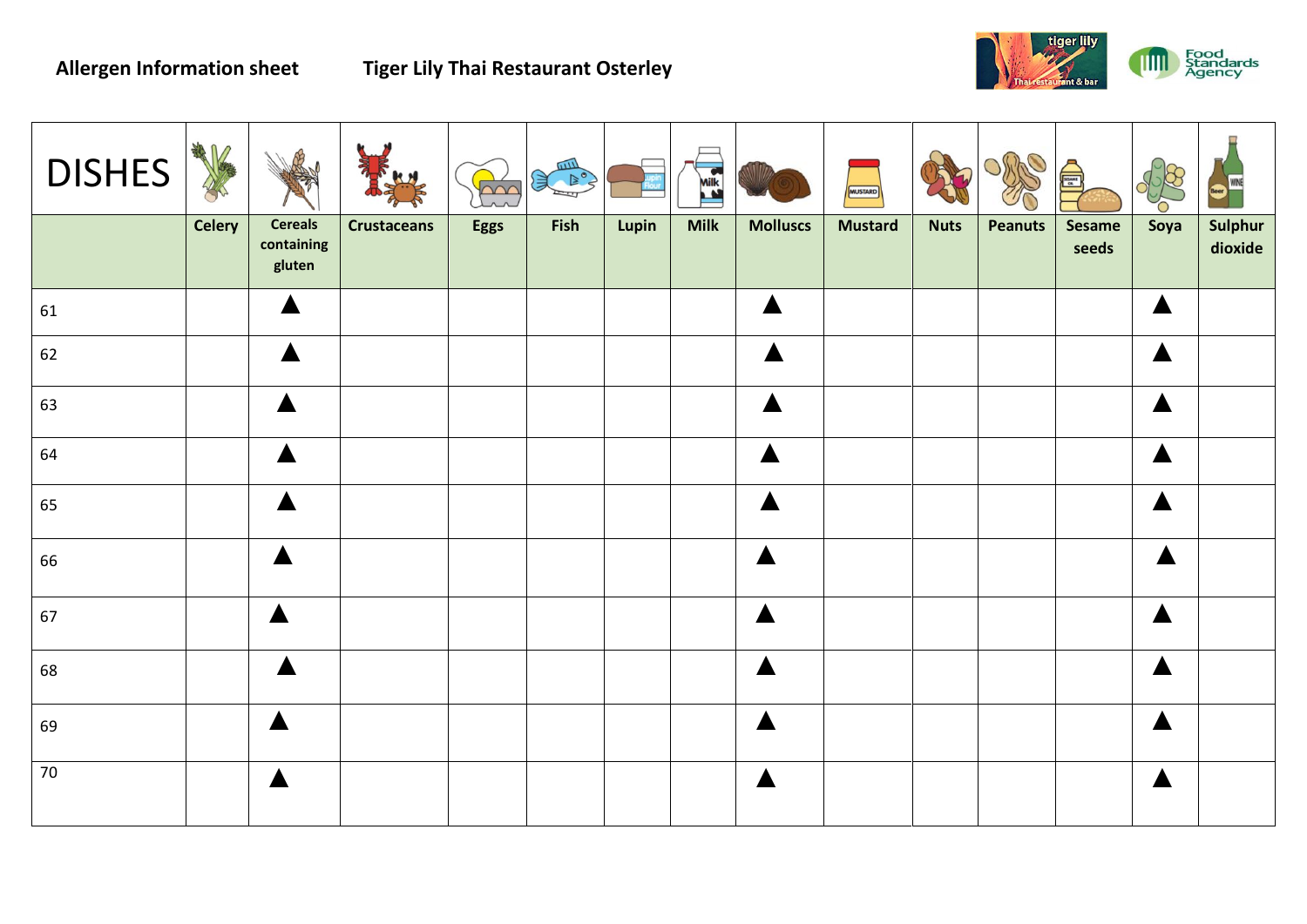

| <b>DISHES</b> | 帶             |                                        |                    | $\sum$ | Sean Port |       | Milk        |                  | <b>MUSTARD</b> |             |                | $\blacksquare$  |                  |                    |
|---------------|---------------|----------------------------------------|--------------------|--------|-----------|-------|-------------|------------------|----------------|-------------|----------------|-----------------|------------------|--------------------|
|               | <b>Celery</b> | <b>Cereals</b><br>containing<br>gluten | <b>Crustaceans</b> | Eggs   | Fish      | Lupin | <b>Milk</b> | <b>Molluscs</b>  | <b>Mustard</b> | <b>Nuts</b> | <b>Peanuts</b> | Sesame<br>seeds | Soya             | Sulphur<br>dioxide |
| 71            |               |                                        |                    |        |           |       |             | $\blacktriangle$ |                |             |                |                 | $\blacktriangle$ |                    |
| 72            |               |                                        |                    |        |           |       |             |                  |                |             |                |                 | $\blacktriangle$ |                    |
| 73            |               |                                        |                    |        |           |       |             |                  |                |             |                |                 | ▲                |                    |
| $74$          |               |                                        |                    |        |           |       |             |                  |                |             |                |                 |                  |                    |
| 75            |               |                                        |                    |        |           |       |             |                  |                |             |                |                 | $\blacktriangle$ |                    |
| 76            |               |                                        |                    |        |           |       |             |                  |                |             |                |                 |                  |                    |
| 77            |               |                                        |                    |        |           |       |             |                  |                |             |                |                 |                  |                    |
| 78            |               |                                        |                    |        |           |       |             |                  |                |             |                |                 | $\blacktriangle$ |                    |
| 79            |               |                                        |                    |        |           |       |             |                  |                |             |                |                 |                  |                    |
| 80            |               |                                        |                    |        |           |       |             |                  |                |             |                |                 |                  |                    |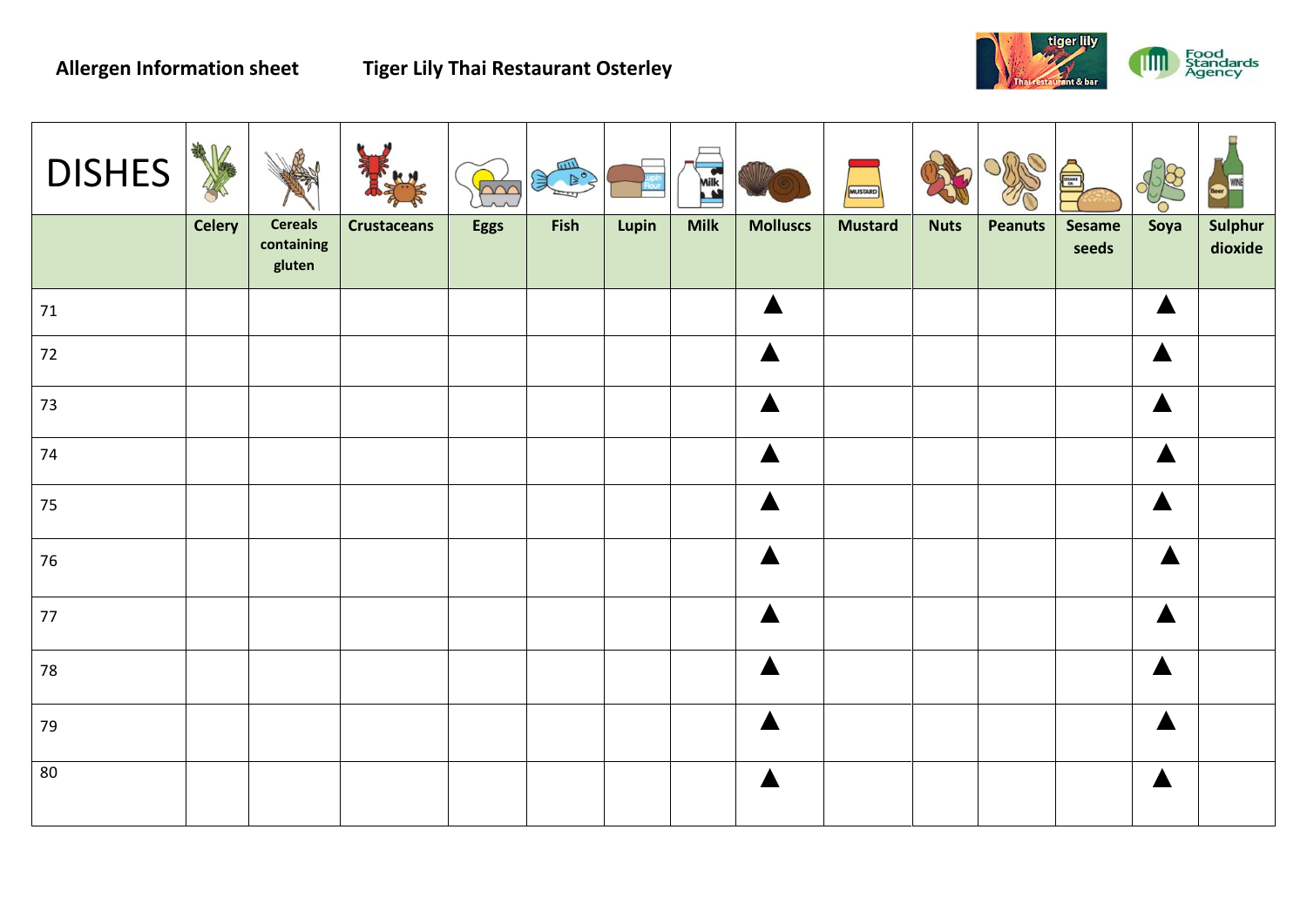

| <b>DISHES</b> | 卷1            |                                        |                    | $\overline{\text{Cov}}$ | SOLUTION OF |       | <b>Milk</b>      |                  | <b>MUSTARD</b> |             |                | $\begin{array}{c}\n\overline{\phantom{a}} \\ \overline{\phantom{a}} \\ \overline{\phantom{a}} \\ \overline{\phantom{a}} \\ \overline{\phantom{a}} \\ \overline{\phantom{a}} \\ \overline{\phantom{a}} \\ \overline{\phantom{a}} \\ \overline{\phantom{a}} \\ \overline{\phantom{a}} \\ \overline{\phantom{a}} \\ \overline{\phantom{a}} \\ \overline{\phantom{a}} \\ \overline{\phantom{a}} \\ \overline{\phantom{a}} \\ \overline{\phantom{a}} \\ \overline{\phantom{a}} \\ \overline{\phantom{a}} \\ \overline{\phantom{a}} \\ \overline{\phantom{a}} \\ \overline{\phantom{a}} \\ \over$ |                  |                    |
|---------------|---------------|----------------------------------------|--------------------|-------------------------|-------------|-------|------------------|------------------|----------------|-------------|----------------|---------------------------------------------------------------------------------------------------------------------------------------------------------------------------------------------------------------------------------------------------------------------------------------------------------------------------------------------------------------------------------------------------------------------------------------------------------------------------------------------------------------------------------------------------------------------------------------------|------------------|--------------------|
|               | <b>Celery</b> | <b>Cereals</b><br>containing<br>gluten | <b>Crustaceans</b> | Eggs                    | Fish        | Lupin | <b>Milk</b>      | <b>Molluscs</b>  | <b>Mustard</b> | <b>Nuts</b> | <b>Peanuts</b> | <b>Sesame</b><br>seeds                                                                                                                                                                                                                                                                                                                                                                                                                                                                                                                                                                      | Soya             | Sulphur<br>dioxide |
| 81            |               |                                        |                    |                         |             |       |                  | $\blacktriangle$ |                |             |                |                                                                                                                                                                                                                                                                                                                                                                                                                                                                                                                                                                                             | $\blacktriangle$ |                    |
| 82            |               |                                        |                    |                         |             |       |                  |                  |                |             |                |                                                                                                                                                                                                                                                                                                                                                                                                                                                                                                                                                                                             | $\blacktriangle$ |                    |
| 83            |               |                                        |                    |                         |             |       |                  |                  |                |             |                |                                                                                                                                                                                                                                                                                                                                                                                                                                                                                                                                                                                             | $\blacktriangle$ |                    |
| 84            |               |                                        |                    |                         |             |       |                  |                  |                |             |                |                                                                                                                                                                                                                                                                                                                                                                                                                                                                                                                                                                                             | $\blacktriangle$ |                    |
| 85            |               |                                        |                    |                         |             |       |                  |                  |                |             |                |                                                                                                                                                                                                                                                                                                                                                                                                                                                                                                                                                                                             | ▲                |                    |
| 86            |               |                                        |                    |                         |             |       |                  |                  |                |             |                |                                                                                                                                                                                                                                                                                                                                                                                                                                                                                                                                                                                             | $\blacktriangle$ |                    |
| 87            |               |                                        |                    |                         |             |       |                  |                  |                |             |                |                                                                                                                                                                                                                                                                                                                                                                                                                                                                                                                                                                                             |                  |                    |
| 88            |               |                                        |                    |                         |             |       |                  |                  |                |             |                |                                                                                                                                                                                                                                                                                                                                                                                                                                                                                                                                                                                             |                  |                    |
| 89            |               |                                        |                    |                         |             |       | $\blacktriangle$ |                  |                |             |                |                                                                                                                                                                                                                                                                                                                                                                                                                                                                                                                                                                                             |                  |                    |
| 90            |               |                                        |                    | $\blacktriangle$        |             |       |                  |                  |                |             |                |                                                                                                                                                                                                                                                                                                                                                                                                                                                                                                                                                                                             |                  |                    |